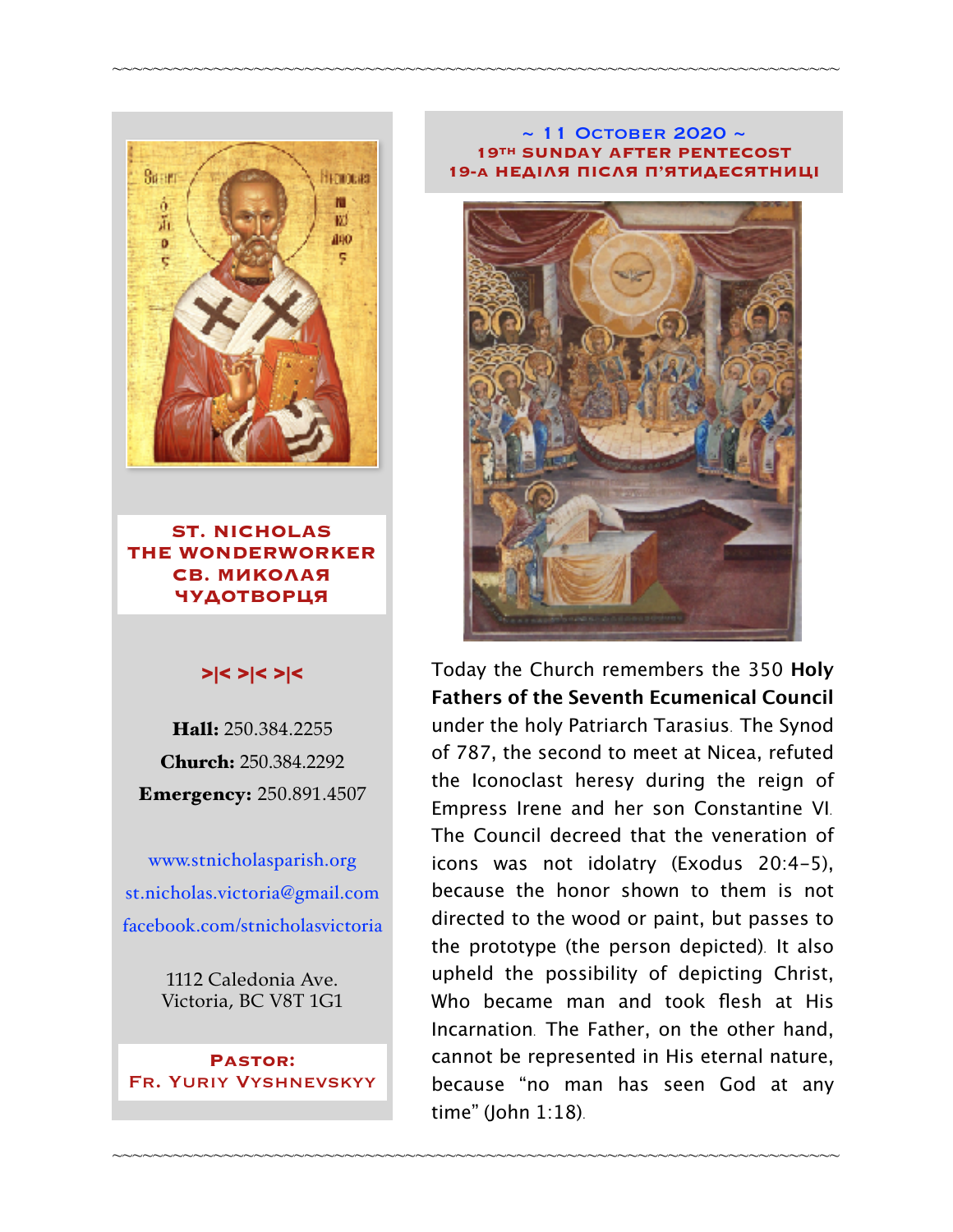| <b>SUNDAY HYMNS</b>                |                |                                                               |                  |                |          |  |  |
|------------------------------------|----------------|---------------------------------------------------------------|------------------|----------------|----------|--|--|
| <b>OPENING HYMN</b>                |                | В Страсі і Покорі/We are Gathered Here to Worship pg. 234-235 |                  |                |          |  |  |
| <b>COMMUNION HYMN</b>              |                | Пливи Світами / Let All Creation pg. 256-257                  |                  |                |          |  |  |
| <b>CLOSING HYMN</b>                |                | Як Славен рg. 292                                             |                  |                |          |  |  |
| <b>SUNDAY &amp; DAILY SCHEDULE</b> |                |                                                               |                  |                |          |  |  |
| SUNDAY, Oct 11                     |                | Liturgy - for the Parishioners of St Nicholas Parish          |                  |                | 10:00 AM |  |  |
| MONDAY, Oct 12                     |                | <b>NO SERVICES</b>                                            |                  |                |          |  |  |
| TUESDAY, Oct 13                    |                | Divine Liturgy of St. John Chrysostom                         |                  |                | 9:00 AM  |  |  |
| WEDNESDAY, Oct 14                  |                | Divine Liturgy of St. John Chrysostom                         |                  |                | 9:00 AM  |  |  |
| THURSDAY, Oct 15                   |                | Divine Liturgy of St. John Chrysostom                         |                  |                | 9:00 AM  |  |  |
| FRIDAY, Oct 16                     |                | 9:00 AM<br>Divine Liturgy of St. John Chrysostom              |                  |                |          |  |  |
| SATURDAY, Oct 17                   |                | <b>NO SERVICES</b>                                            |                  |                |          |  |  |
| SUNDAY, Oct 18                     |                | Liturgy - for the Parishioners of St Nicholas Parish          |                  |                | 10:00 AM |  |  |
|                                    |                |                                                               |                  |                |          |  |  |
| <b>SUNDAY EPISTLE READERS</b>      |                |                                                               |                  |                |          |  |  |
| <b>DATE</b>                        | <b>READING</b> |                                                               | <b>UKRAINIAN</b> | <b>ENGLISH</b> |          |  |  |
| SUNDAY, Oct 11                     | Heb 13:7-16    |                                                               |                  |                |          |  |  |
| SUNDAY, Oct 18                     | Gal 1:11-19    |                                                               |                  |                |          |  |  |
| SUNDAY, Oct 25                     |                | Gal 2:16-20                                                   |                  |                |          |  |  |
| SUNDAY, Nov 1                      | Gal 6:11-18    |                                                               |                  |                |          |  |  |

~~~~~~~~~~~~~~~~~~~~~~~~~~~~~~~~~~~~~~~~~~~~~~~~~~~~~~~~~~~~~~~~~~~~~~~~

# <sup>~</sup> PASTORAL MINISTRY & HOLY MYSTERIES

<sup>~</sup> ~~~~~~~~~~~~~~~~~~~~~~~~~~~~~~~~~~~~~~~~~~~~~~~~~~~~~~~~~~~~~~~~~~~~~~~

| given to the parish priest, and he should be contacted before any other arrangements are made |  |  |  |  |
|-----------------------------------------------------------------------------------------------|--|--|--|--|
|                                                                                               |  |  |  |  |
|                                                                                               |  |  |  |  |
|                                                                                               |  |  |  |  |
|                                                                                               |  |  |  |  |

*Eparchy of New Westminster~Bishop David Motiuk ~Apostolic Administrator~ [www.nweparchy.ca](http://www.nweparchy.ca)*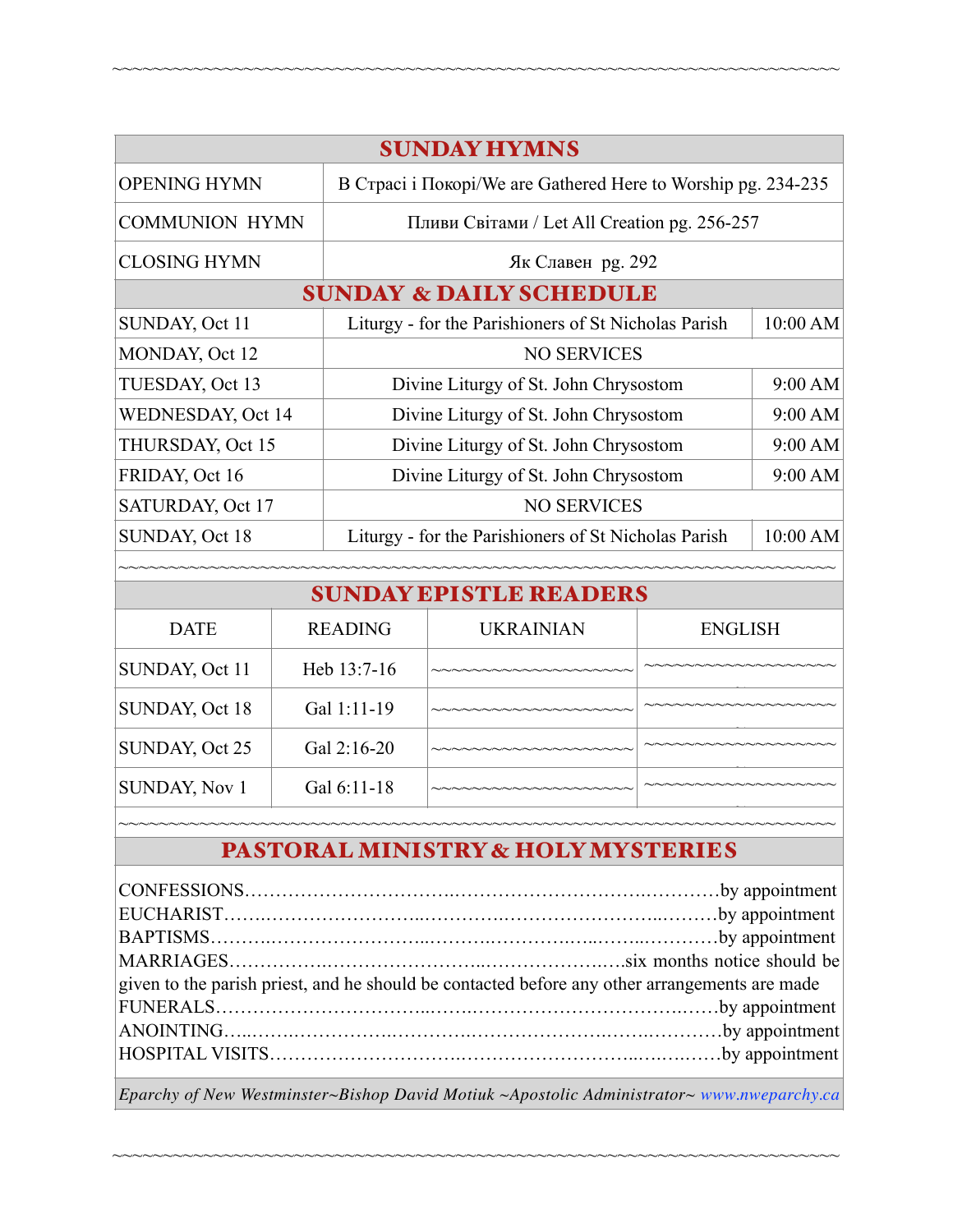## ANNOUNCEMENTS

~~~~~~~~~~~~~~~~~~~~~~~~~~~~~~~~~~~~~~~~~~~~~~~~~~~~~~~~~~~~~~~~~~~~~~~~

**WE HAPPY THANKSGIVING** Wishing you and your families a blessed Thanksgiving, a time to reflect and be thankful for all that God has given to us!

**HAPPY BIRTHDAY** to JEREMY & SOPHIA TSEPENYUK, MIKE KLYM and all those who celebrated their birthdays this past week. May the Lord Our God continue to bless you abundantly and the Holy Mother of God protects you at all times. Многая Літа!

**PRAYER REQUEST -** Please keep in your prayers SYLVIA KELLY, CHARLOTTE KRAKOWSKI, RICHARD NEWBERRY, LANCE DELVES, GORD HRYHORYSHEN, RICHARD MACEWKO and other members of our parish, our family and friends who are ailing, in hospitals, nursing homes and those who are not able to join actively in their community.

**EXECUESTS & WILLS -** Leaving a bequeath is a process of giving a donation through your will. It is simply a distribution from your estate to a charitable organization through your last will and testament. It can be as small or as large a donation as you wish. It is important that you talk to your lawyer about the process. In your kindness please remember St Nicholas the Wonderworker Ukrainian Catholic Church in your bequeath and will. If anyone wishes to make such a bequeath in their will, the following clause may be included or added to a will: "I give, devise, and bequeath to **St Nicholas the Wonderworker Ukrainian Catholic Parish -** *1112 Caledonia Avenue, Victoria BC, V8T 1G1*, the sum of \$  $\qquad$  (or  $\qquad$  % of my estate), to be used for the benefit of the parish and it's pastoral activities."

**LIVE STREAMING OF THE DIVINE LITURGIES -** as we start to re-open our churches to the public the live streaming of the services from St. Nicholas parish will continue as usual. Every Sunday at 10AM.

**WE SHARE THE AIR - Please keep it healthy and fragrant free. Someone in this area is** scent-sitive. The chemicals used in scented products can make some people sick, especially those with fragrance sensitivities, asthma, allergies and other respiratory ailments. PLEASE DO NOT \*wear perfume, cologne, lotion, aftershave and other fragrances; \*USE unscented personal care products. Be Sensitive to Others. Thank you for your understanding. *St. Nicholas parish.* 

**EXECTOBER 4 DONATIONS - Loose collection: \$5.00; Envelope collection: \$583.00;** Pre-authorized donations Sept 28 to Oct 4: \$380.00; Canada Helps online donations Sept 28 to Oct 4: \$24.13. **TOTAL: \$992.13.** May God bless and reward you abundantly for your generosity!

~~~~~~~~~~~~~~~~~~~~~~~~~~~~~~~~~~~~~~~~~~~~~~~~~~~~~~~~~~~~~~~~~~~~~~~~



**DONATE ONLINE** to St. Nicholas parish: [www.canadahelps.org/en/dn/45460](http://www.canadahelps.org/en/dn/45460)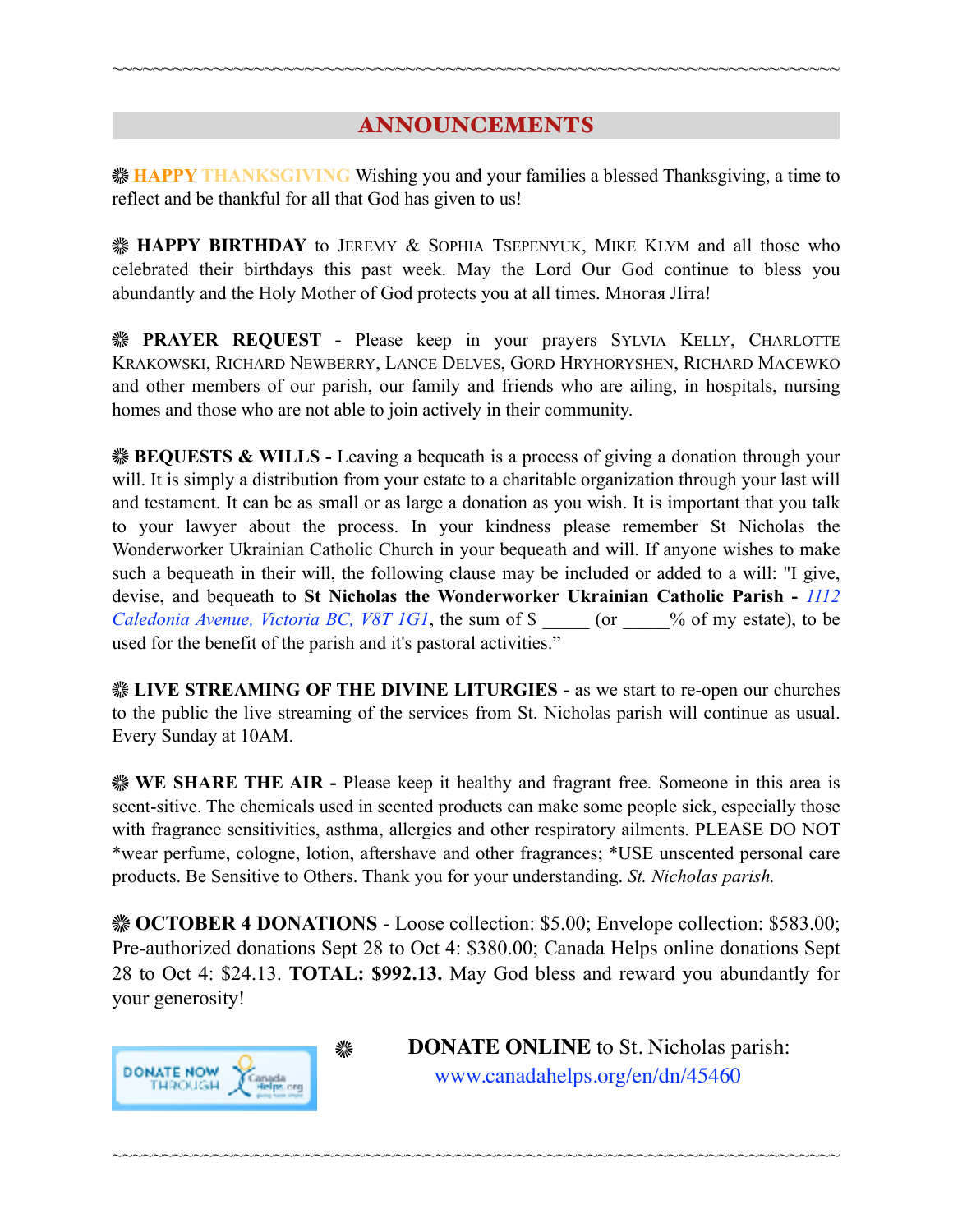## DIVINE LITURGY PROPERS

~~~~~~~~~~~~~~~~~~~~~~~~~~~~~~~~~~~~~~~~~~~~~~~~~~~~~~~~~~~~~~~~~~~~~~~~

### *The Divine Liturgy of our Father among the Saints John Chrysostom*

**Troparion, Tone 2:** When You went down to death, O Life Immortal,\* You struck Hades dead with the blazing light of Your divinity.\* When You raised the dead from the nether world,\* all the powers of heaven cried out:\* "O Giver of Life, Christ our God, glory be to You!"

**Troparion, Tone 8:** Christ our God, You are glorified above all,\* You established our fathers as beacons on the earth\* and through them guided all of us to the true faith.\* Glory to You, most compassionate Lord.

**Kontakion, Tone 2:** You rose from the tomb, O almighty Saviour;\* and Hades, seeing this wonder, was stricken with fear; and the dead arose.\* Creation saw and rejoices with You, and Adam exults.\* And the world, my Saviour, sings Your praises for ever.

**Glory: Kontakion, Tone 6:** The Son who ineffably shone from the Father\* was born two-fold of nature from a woman.\* Beholding Him, we do not reject the image of His form;\* but depicting it, we revere it faithfully.\* Therefore the Church, holding the true faith,\* kisses the icon of Christ's becoming man.

**Now: Theotokion, Tone 6:** Undaunted patroness of Christians,\* O steadfast intermediary with the Creator,\* turn not away from the suppliant voices of sinners,\* but in your kindness come to help us who cry out to you in faith.\* Be quick to intercede, make haste to plead,\* for you are ever the patroness of those who honour you, O Mother of God.

**Prokeimenon, Tone 4:** Blessed are You, Lord God of our fathers,\* and praised and glorified is Your Name forever. *Verse:* For You are righteous in everything that You have done to us. *(Daniel 3:26-27)* 

**Epistle - Heb. 13:7-16 - A Reading from the Letter of Saint Apostle Paul to Hebrews:** Brothers and Sisters, remember your leaders, those who spoke the word of God to you; consider the outcome of their way of life, and imitate their faith. Jesus Christ is the same yesterday and today and for ever. Do not be carried away by all kinds of strange teachings; for it is well for the heart to be strengthened by grace, not by regulations about food, which have not benefited those who observe them. We have an altar from which those who officiate in the tent have no right to eat. For the bodies of those animals whose blood is brought into the sanctuary by the high priest as a sacrifice for sin are burned outside the camp. Therefore Jesus also suffered outside the city gate in order to sanctify the people by his own blood. Let us then go to him outside the camp and bear the abuse he endured. For here we have no lasting city, but we are looking for the city that is to come. Through him, then, let us continually offer a sacrifice of praise to God, that is, the fruit of lips that confess his name. Do not neglect to do good and to share what you have, for such sacrifices are pleasing to God.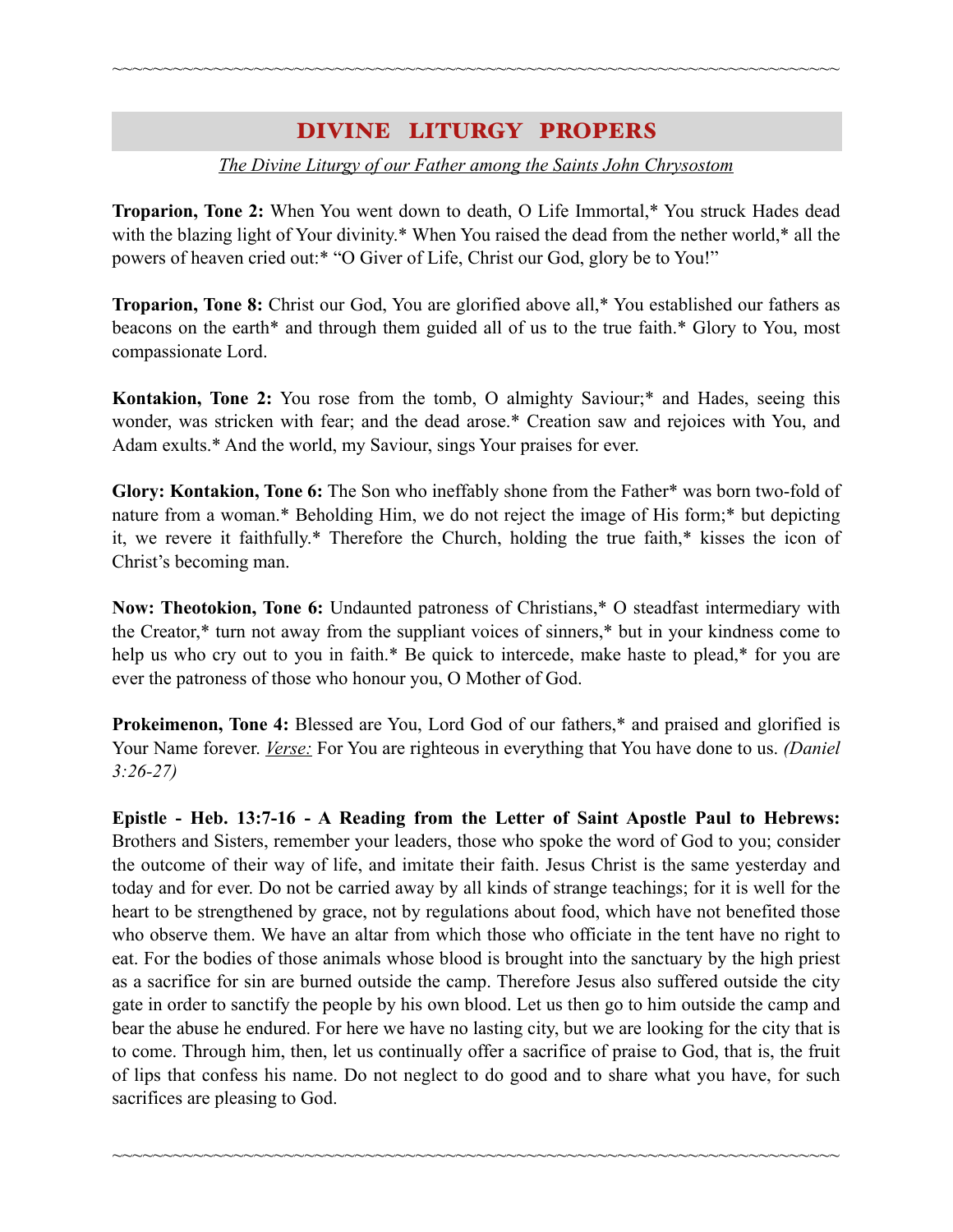**Апостол - Євр. 13:7-16 - До Євреїв послання Св. Ап. Павла читання:** Браття і сестри, пам'ятайте про наставників ваших, які звіщали вам слово Боже, і дивлячись уважно на кінець їхнього життя, наслідуйте їхню віру. Ісус Христос учора й сьогодні – той самий навіки. Не піддавайтеся різним та чужим наукам: воно бо добре укріпити серце благодаттю, не стравами, які не принесли ніякої користи тим, що віддавалися їм. Є у нас жертовник, з якого не мають права їсти ті, що при наметі служать. Бо котрих звірят кров архиєрей заносить у святиню за гріхи, тих м'ясо палиться за табором. Тому й Ісус, щоб освятити народ власною своєю кров'ю, страждав поза містом. Тож виходьмо до нього за табір, несучи наругу його, бо ми не маємо тут постійного міста, а майбутнього шукаєм. Через нього принесім завжди Богові жертву хвали, тобто плід уст, які визнають його ім'я. Добродійства та взаємної допомоги не забувайте: такі бо жертви Богові приємні.

~~~~~~~~~~~~~~~~~~~~~~~~~~~~~~~~~~~~~~~~~~~~~~~~~~~~~~~~~~~~~~~~~~~~~~~~

**Alleluia, Tone 1:** *Verse:* The God of gods, the Lord, spoke and summoned the earth from the rising of the sun to its setting. *Verse:* Gather to Him His devout ones, who with sacrifice make covenant with Him. *(Psalm 49:1,5)* 

**Gospel - John 17:1-13 -** Jesus raised his eyes to heaven and said, "Father, the hour has come. Give glory to your son, so that your son may glorify you, just as you gave him authority over all people, so that he may give eternal life to all you gave him. Now this is eternal life, that they should know you, the only true God, and the one whom you sent, Jesus Christ. I glorified you on earth by accomplishing the work that you gave me to do. Now glorify me, Father, with you, with the glory that I had with you before the world began. "I revealed your name to those whom you gave me out of the world. They belonged to you, and you gave them to me, and they have kept your word. Now they know that everything you gave me is from you, because the words you gave to me I have given to them, and they accepted them and truly understood that I came from you, and they have believed that you sent me. I pray for them. I do not pray for the world but for the ones you have given me, because they are yours, and everything of mine is yours and everything of yours is mine, and I have been glorified in them. And now I will no longer be in the world, but they are in the world, while I am coming to you. Holy Father, keep them in your name that you have given me, so that they may be one just as we are. When I was with them I protected them in your name that you gave me, and I guarded them, and none of them was lost except the son of destruction, in order that the scripture might be fulfilled. But now I am coming to you. I speak this in the world so that they may share my joy completely.

**Євангеліє - Іван 17:1-13 -** Того часу Ісус, підвівши очі свої до неба, проказав: «Отче, прийшла година! Прослав свого Сина, щоб Син твій тебе прославив, згідно з владою, що її ти дав йому над усяким тілом: дарувати життя вічне тим, яких ти передав йому. А вічне життя у тому, щоб вони спізнали тебе, єдиного, істинного Бога, і тобою посланого – Ісуса Христа. Я тебе на землі прославив, виконавши те діло, яке ти дав мені до виконання. Тепер же прослав мене, Отче, у себе – славою тією, що її я мав у тебе перед тим, як постав світ! Я об'явив твоє ім'я людям, яких ти від світу передав мені. Вони були твої, ти ж передав мені їх, і зберегли вони слово твоє. Нині збагнули вони, що все, тобою дане мені – від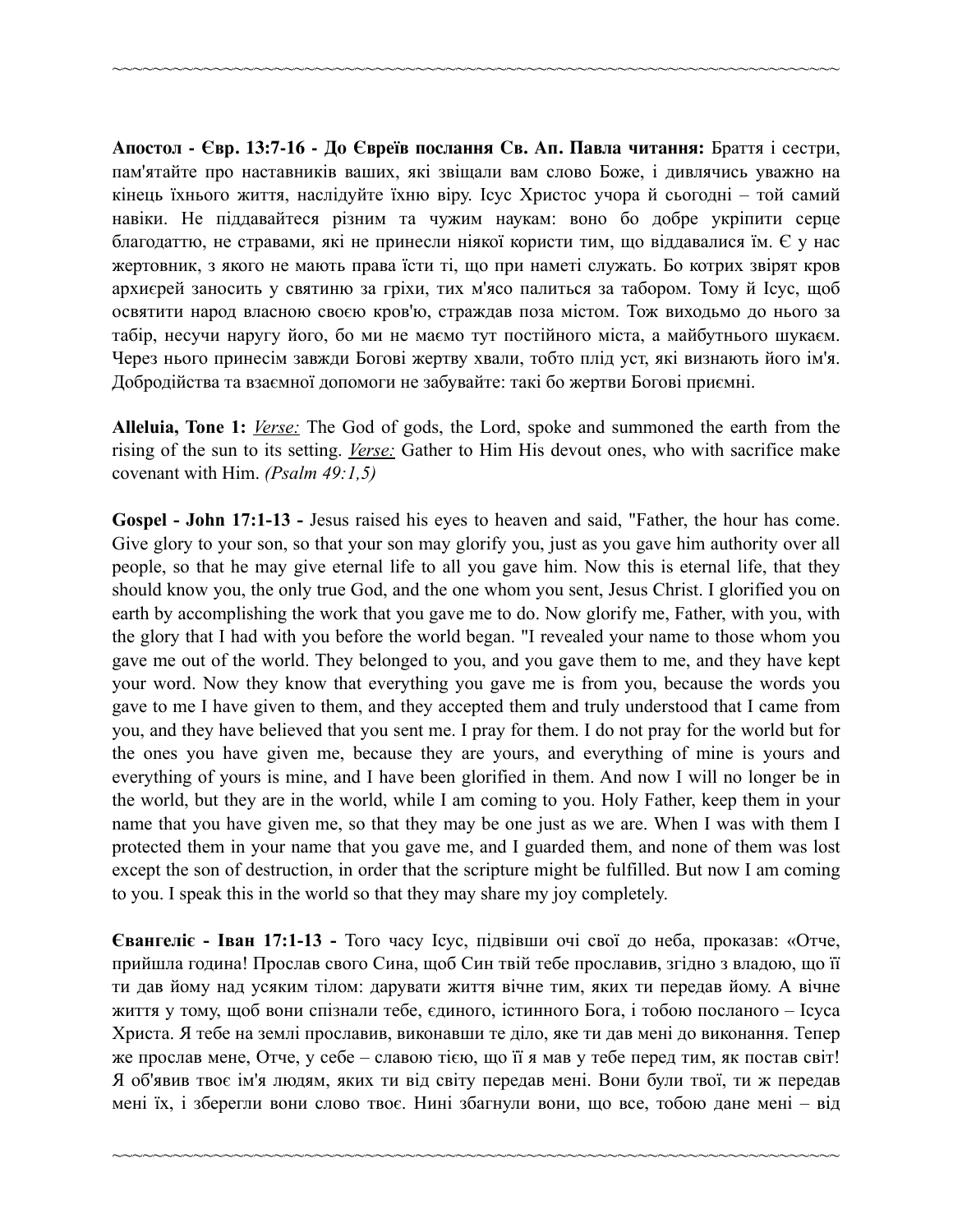тебе; слова бо, тобою мені дані, я їм дав, і сприйняли вони їх, і справді збагнули, що від тебе я вийшов, і увірували, що ти мене послав. Молю ж за них: не за світ молю, лише за тих, яких ти передав мені, бо вони – твої. І все моє – твоє, твоє ж – моє, і в них я прославився. Я вже більш не у світі, а вони у світі, і я до тебе йду. Отче Святий! Заради імени твого бережи їх, тих, що їх ти мені передав, щоб були одно, як ми! Бувши з ними у світі, я беріг їх у твоє ім'я; тих, яких ти передав мені, я їх стеріг, і ніхто з них не пропав, лише син загибелі, щоб збулося Писання. Тепер же іду до тебе, і кажу те, у світі бувши, щоб вони радощів моїх мали у собі вщерть.

~~~~~~~~~~~~~~~~~~~~~~~~~~~~~~~~~~~~~~~~~~~~~~~~~~~~~~~~~~~~~~~~~~~~~~~~

**Communion Hymn:** Praise the Lord from the heavens,\* praise Him in the highest.\* Rejoice in the Lord, O you just;\* praise befits the righteous.\* Alleluia, alleluia,\* alleluia. *(Psalms 184:1; 32:1)*

# **PRAYER DURING THE CORONAVIRUS OUTBREAK**



Jesus Christ, you travelled through towns and villages "curing every disease and illness." At your command, the sick were made well. Come to our aid now, in the midst of the global spread of the coronavirus, that we may experience your healing love.

 Heal those who are sick with the virus. May they regain their strength and health through quality medical care.

Heal us from our fear, which prevents nations from working together and neighbours from helping one another.

Heal us from our pride, which can make us claim invulnerability to a disease that knows no borders.

Stay by our side in this time of uncertainty and sorrow. Be with those who have died from the virus. May they be at rest with you in your eternal peace. Be with the families of those who are sick or have died. As they worry and grieve, defend them from illness and despair. May they know your peace. Be with the doctors, nurses, researchers and all medical professionals who seek to heal and help those affected and who put themselves at risk in the process. May they know your protection and peace. Be with our priests and spiritual care givers. May they know that they are loved and cared for.

Be with the leaders of all nations. Give them the foresight to act with charity and true concern for the well-being of the people they are meant to serve. Give them the wisdom to invest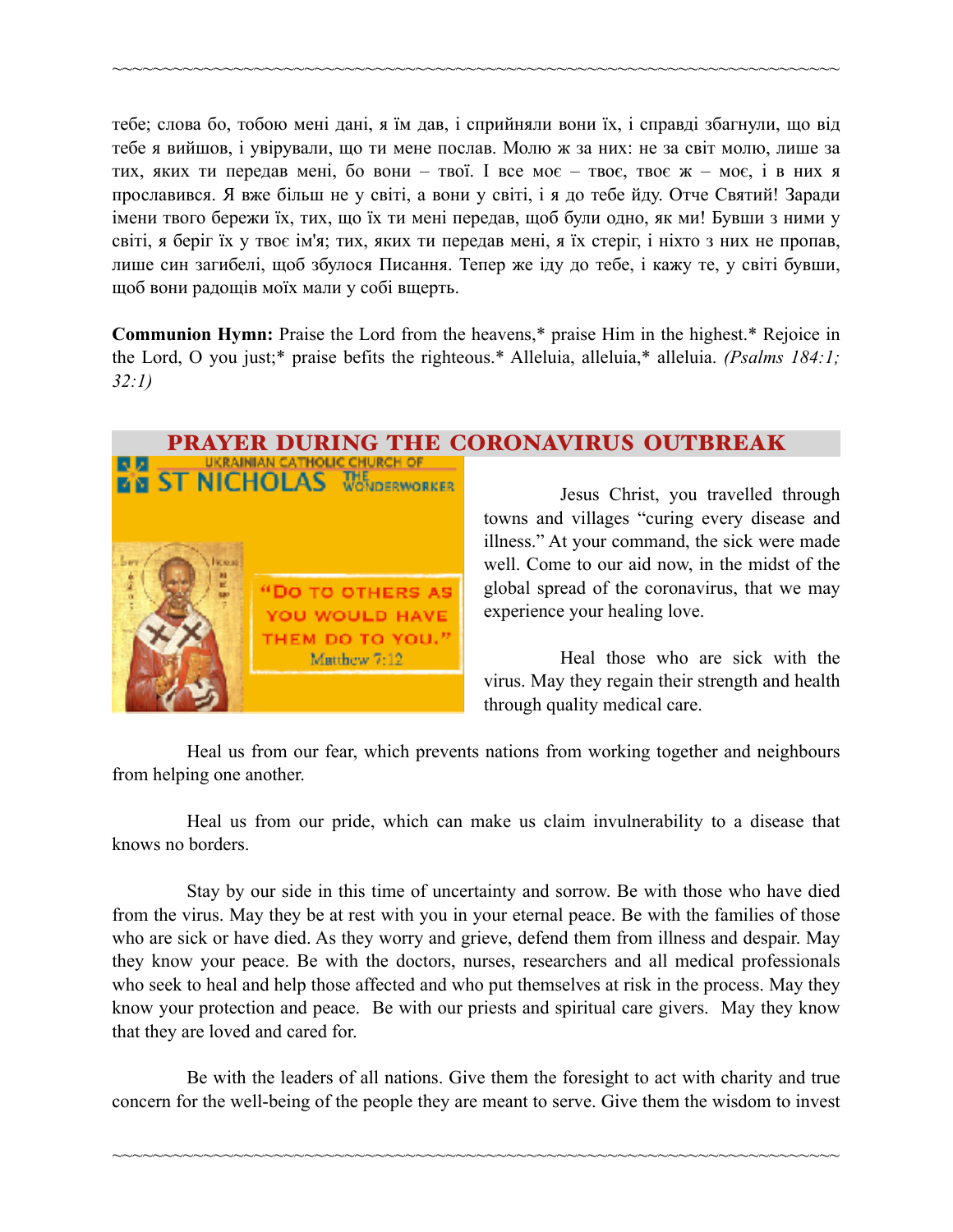in long-term solutions that will help prepare for or prevent future outbreaks. May they know your peace, as they work together to achieve it on earth.

~~~~~~~~~~~~~~~~~~~~~~~~~~~~~~~~~~~~~~~~~~~~~~~~~~~~~~~~~~~~~~~~~~~~~~~~

Whether we are home or abroad, surrounded by many people suffering from this illness or only a few, Jesus Christ, stay with us as we endure and mourn, persist and prepare. In place of our anxiety, give us your peace.

For You are a God of mercy, kindness, and love, and we glorify You, Father, Son, and Holy Spirit, now and for ever and ever. Amen.

## **>|< >|< >|<**

## **МОЛИТВА ПІД ЧАС СПАЛАХУ КОРОНАВІРУСУ**

Ісусе Христе, ти подорожував по містах і селах, оздоровлюючи від хвороб і немочей. За Твоїм повелінням хворі видужували. У час пандемії коронавірусу повели цій хворобі відступити, щоб ми відчули Твою оздоровлюючу любов.

Вилікуй тих, хто хворий вірусом. Нехай вони відновлять свої сили та здоров'я завдяки якісній медичній допомозі.

Вилікуй нас від нашого страху, який заважає націям спільно працювати та сусідам допомагати один одному.

Вилікуй нас від нашої гордості, яка може змусити нас претендувати на невразливість до захворювання, що не знає меж.

Залишайся поруч у цей час невизначеності та смутку. Будь з тими, хто помер від вірусу. Нехай вони спочивають з Тобою у вічному спокої. Будь з родинами тих, хто хворий або помер, коли вони турбуються і сумують, захищай їх від хвороб і відчаю. Нехай вони знають Твій спокій.

Будь з лікарями, медсестрами, дослідниками та всіми медичними працівниками, котрі прагнуть вилікувати та допомогти постраждалим та, котрі піддають себе ризику в своїй праці. Нехай вони знають Твій захист і спокій.

Будь з нашими священиками та духовними опікунами. Нехай вони знають, що їх люблять і піклуються про них.

Будь з лідерами всіх націй. Дай їм передбачення діяти милосердно та зі справжньою турботою про добробут людей, котрим вони призначені служити. Надай їм мудрості інвестувати у довгострокові рішення, які допоможуть підготуватися або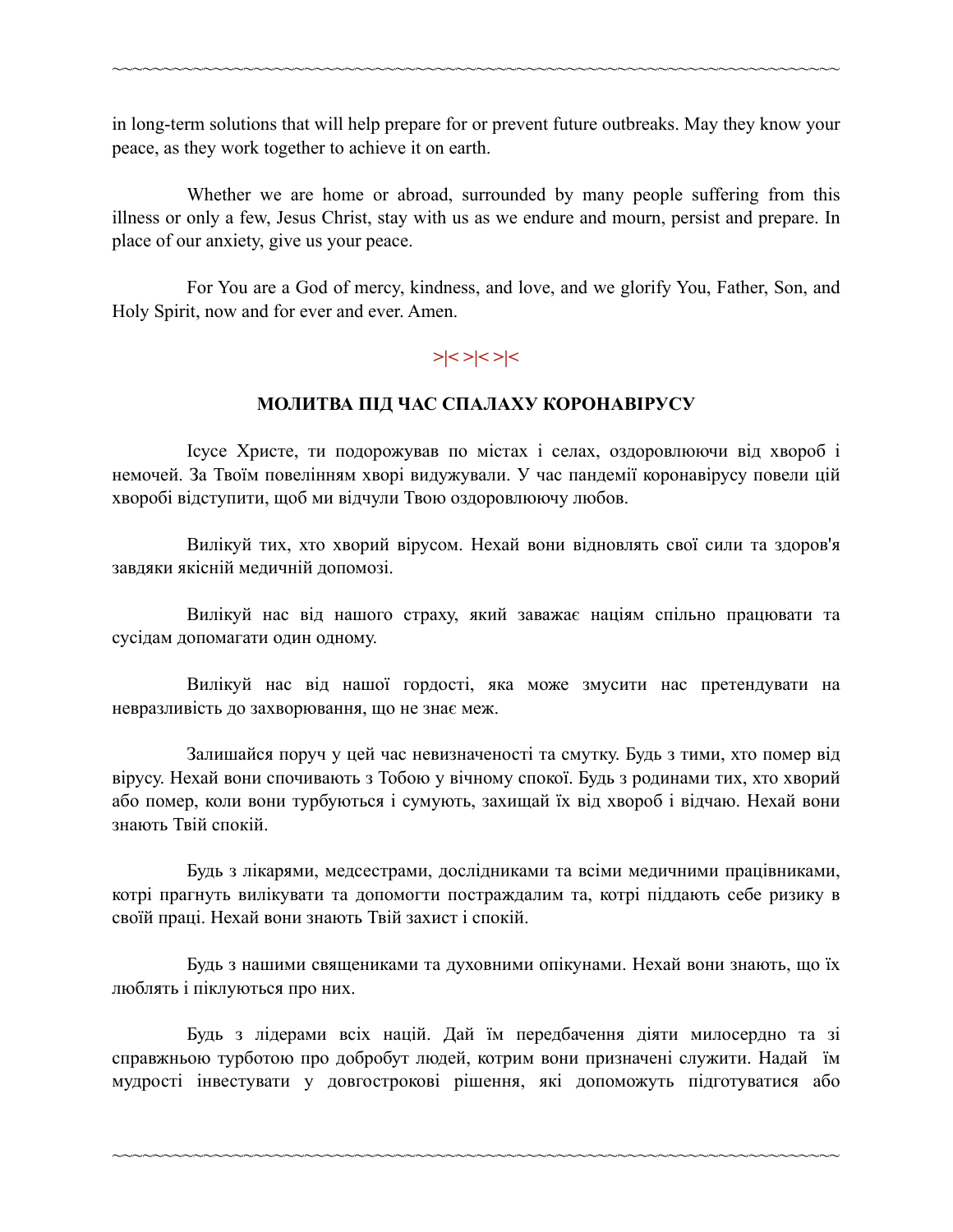запобігти майбутнім спалахам. Нехай вони пізнають Твій мир, коли разом працюють над досягненням його на землі.

~~~~~~~~~~~~~~~~~~~~~~~~~~~~~~~~~~~~~~~~~~~~~~~~~~~~~~~~~~~~~~~~~~~~~~~~

Будь ми вдома чи за кордоном, в оточенні багатьох людей, які страждають цією хворобою, або наодинці, Ісусе Христе, залишайтеся з нами, коли ми терпимо і сумуємо. Замість нашої тривоги дай нам спокій.

Бо Ти - Бог милосердя, доброта та любов, і ми прославляємо Тебе, Отця, і Сина, і Святого Духа, нині, і повсякчас, і на віки вічні. Амінь.

## THE CHURCH IN COUNCIL

THE BYZANTINE CHURCHES commemorate liturgically each of the seven Ecumenical Councils of the first millennium. Both Catholic and Orthodox Churches have held important councils since then, but none of those councils are celebrated with liturgical feasts in either the East or the West. Why are only the seven Councils which we commemorate so set apart?

An answer may be found in the title of a recent book on these councils, edited by Sergey Trostyanskiy. Its title, Seven Icons of Christ, indicated the unique character of these gatherings. They articulated the heart of the Church's faith in Christ, expressed in the first two councils by the Creed. The five councils which followed nuanced this faith by insisting that to say that the incarnate Word was "fully God and fully man" meant that He was one person in two natures (Chalcedon), that, as one person, His Mother could be called Theotokos (Ephesus), that He had both a divine and a human will (3 Constantinople) and that as truly man He could legitimately be depicted in icons (2 Nicaea).

While all these councils were accepted by the Greek and Latin Churches in the first millennium, the Church of the East and the Oriental Orthodox Churches (Armenians, Copts, etc.) only accepted some of them. Beginning in 1988 all these Churches signed agreed statements of faith with both the Roman Catholic and Eastern Orthodox Churches. Thus, while using contrasting terms and upholding different councils, all the historic Churches share a common faith in Christ as truly God and man.

### **Was There an Eighth Council?**

In the ninth century we find the first signs that the Greeks and Latins had seemingly irreconcilable differences. Two councils were held in Constantinople to resolve the question of who was the rightful patriarch of Constantinople. At that time the patriarchs were closely tied to the imperial court and their fortunes rose or fell depending on who ruled the empire. The situation was intricate; the following timeline may help clarify it.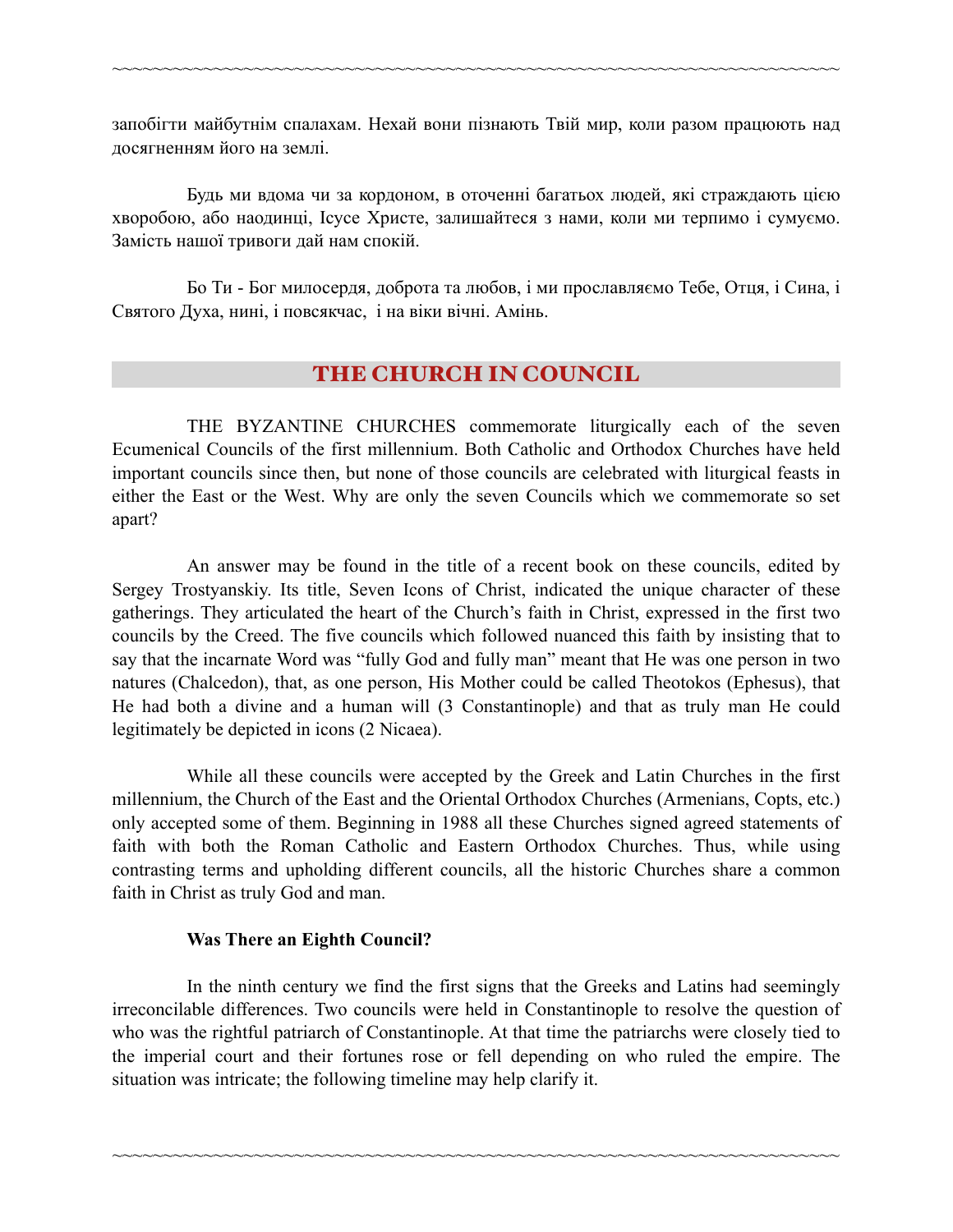847 — Ignatius, of royal stock and an anti-iconoclast, became patriarch shortly after the Triumph of Orthodoxy (restoration of icons).

~~~~~~~~~~~~~~~~~~~~~~~~~~~~~~~~~~~~~~~~~~~~~~~~~~~~~~~~~~~~~~~~~~~~~~~~

857 — With a regime change, Ignatius loses imperial support and is deposed. He is replaced as patriarch by Photios. The new patriarch quarreled with the Pope of Rome over which of them had jurisdiction in Bulgaria.

867 — A new emperor, seeking an alliance with the West, deposed Photios and recalled Ignatius. Contrary to expectations, Ignatius would not cede Bulgaria to the pope.

869-870 — A council met in Constantinople to decide the status of clerics ordained by Photios. The pope sent three legates who presided. The other patriarchs were represented as well. Photios was condemned for rousing "continuous turmoil and storms for all the Churches of Christ our Savior, in a multiplicity of ways" and his supporters were deposed.

This council also challenged the imperial practice of deposing patriarchs, decreeing: "We declare that no secular powers should treat with disrespect any of those who hold the office of patriarch or seek to move them from their high positions, but rather they should esteem them as worthy of all honor and reverence …. If, then, any ruler or secular authority tries to expel the aforesaid pope of the apostolic see, or any of the other patriarchs, let him be anathema." This canon would be invoked in later centuries as the Pope of Rome struggled for independence from various rulers.

877 — Ignatius dies and Photios is restored as patriarch with no significant opposition.

879-880 — Another council is called, again with representatives of Rome, Alexandria, Antioch and Jerusalem. The Roman legate presented Photios with a pallium sent by the pope. The council fathers abrogated the council of 869-870 and sealed the union of Rome and Constantinople, disrupted by the Photian affair.

This council became important later because it had implicitly rejected the addition of the Filioque to the Creed, an addition which was not yet used in Rome at that time. The fathers condemned those who would "impose on it [the Creed] their own invented phrases … and display the audacity to falsify completely the antiquity of this sacred and venerable rule with illegitimate words, or additions, or subtractions." It was not until the eleventh century that Rome would accept the Filioque.

After the eleventh century, when the Pope of Rome and the Patriarch of Constantinople had excommunicated one another, Western canonists began to designate the Council of 869-870 as the Eighth Ecumenical Council. Acts of this council are not found in any Byzantine canonical collections, however.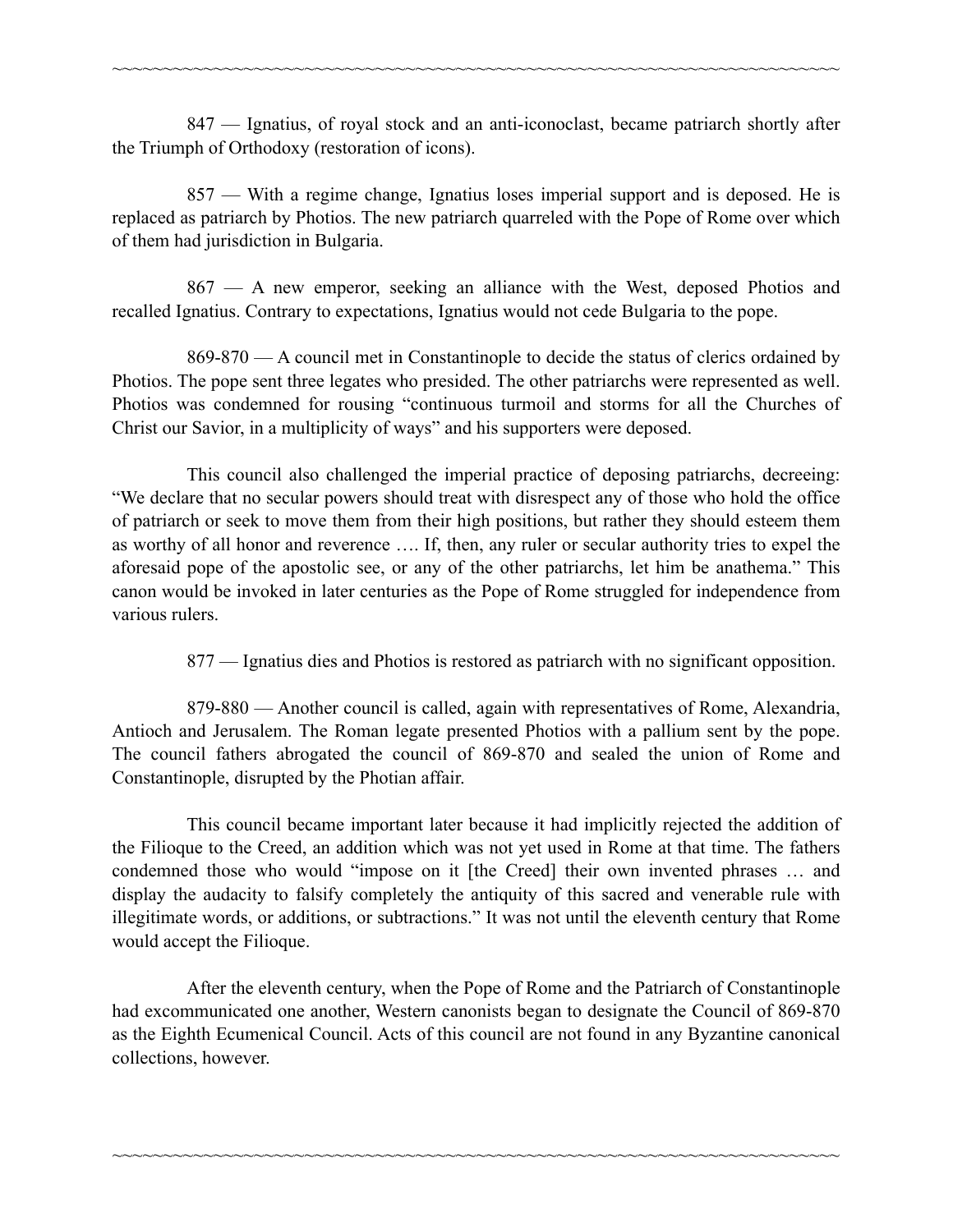In the fourteenth century, when the controversy between hesychast and scholastic theologians was raging, some Greeks began referring to the Council of 879-880 as the Eighth Ecumenical Council. This designation is generally not followed by all Orthodox. In the words of Metropolitan Onufry of Kiev, "Since the seven ecumenical councils represent the fullness of the Church's teaching, an eighth council is not only superfluous, but also quite dangerous."

~~~~~~~~~~~~~~~~~~~~~~~~~~~~~~~~~~~~~~~~~~~~~~~~~~~~~~~~~~~~~~~~~~~~~~~~

### **Later Councils**

Several other councils have had enough of an impact upon the Churches of East and West that they have been deemed by some to be Ecumenical Councils. In the Greek Church the Hesychast Councils of Constantinople, held between 1341 and 1351 are sometimes referred to as the Ninth Ecumenical Council. This council endorsed the theology of St Gregory Palamas, upholding the distinction between the essence and the energies of God as well as man's ability to commune with these energies.

Some Orthodox have proposed that the Council of Jassy (1642), which countered some trends from Roman Catholic and Protestant theology, and the Council of Jerusalem (1672), which refuted Calvinism, should also be considered as ecumenical. The encyclical of the 2016 Holy and Great Council of the Orthodox Churches simply described them as "later councils of universal authority."

There have been thirteen other councils which Roman Catholics generally consider to have been ecumenical:

Five Lateran Councils (1123, 1139, 1179, 1215, 1512-1517) — chiefly concerned with Western Church discipline and reform;

Two Councils of Lyons (1245, 1274) — The first was concerned with the Crusade led by King Louis IX of France. The second unsuccessfully sought a reunion with the Greek Church.

Council of Vienne (1311-1313) and the Council of Constance (1414-1418) — dealing with local schisms and heretical movements.

Council of Basle-Ferrara-Florence (1431-1439) — concerned with Church reforms and another unsuccessful attempt at reunion with the Greek Church.

Council of Trent (1545-1563) — The Roman Catholic response to the Protestant Reformation.

First Vatican Council (1869-1870) — Decreed papal infallibility.

Second Vatican Council (1962-1965) — Concerned with expressing Church teaching and practice in the contemporary world.